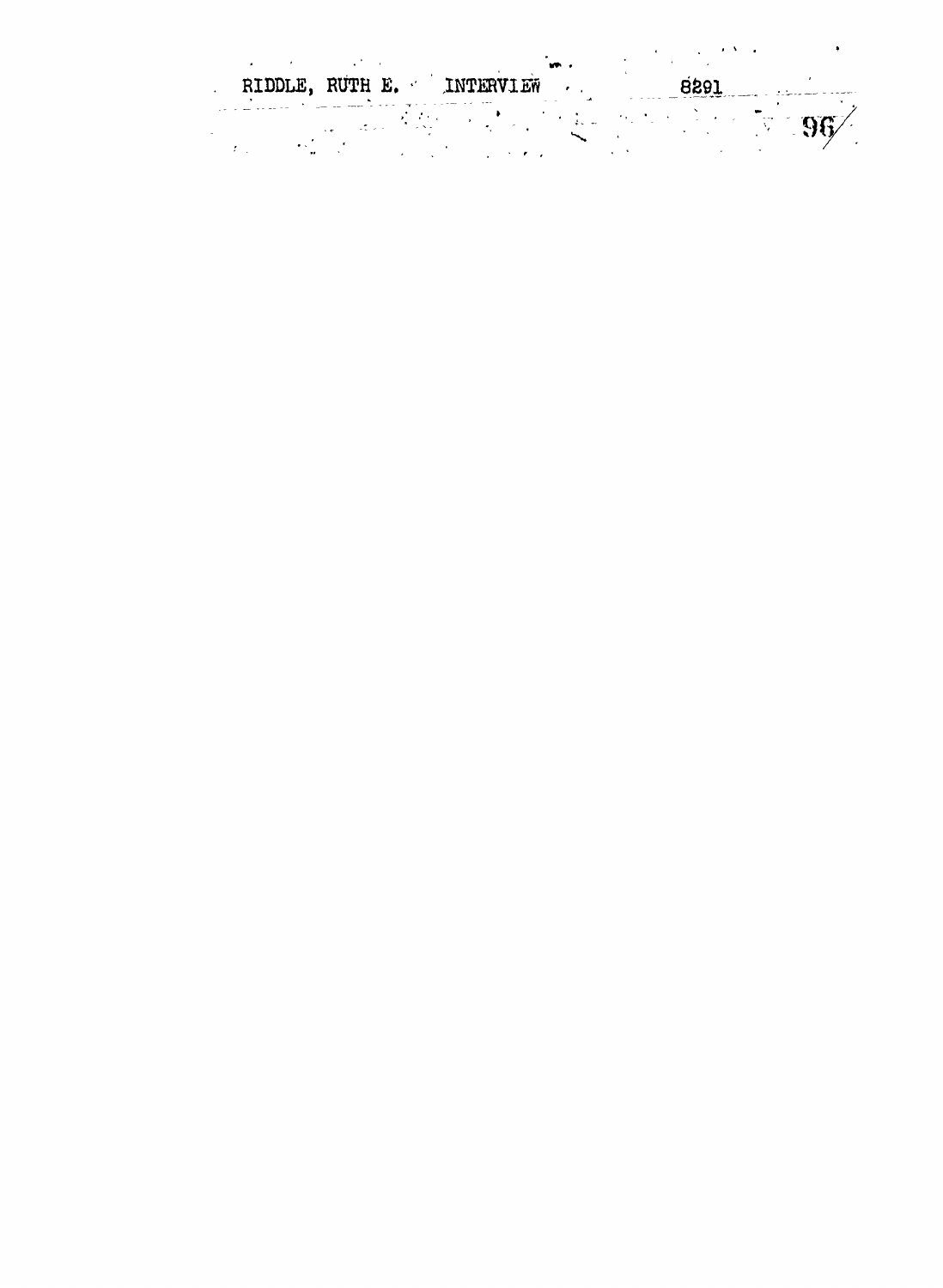|    | $-97 -$<br>HIDDLE, RUTH E. SMRERVIEW.                                                                 |
|----|-------------------------------------------------------------------------------------------------------|
|    | Form $A - (S-149)$                                                                                    |
|    | MACA YHRAGAIR<br>MORES PROGRES IDELLITININING<br>Indian Pioneer History Project for Oklahoma          |
|    |                                                                                                       |
|    | Field Worker's name hildred B. McFarland.                                                             |
|    | $193$ $7$<br>This report made on (date) $\frac{10}{19}$                                               |
|    |                                                                                                       |
|    | ल<br>$\overline{\mathcal{F}}$<br>1. Name Mrs. Huth E. Riddle                                          |
| 2. | Post Office Address -- 428 South Fretz.                                                               |
| 3. | Residence address (c" location) Edmond, CklahomaX                                                     |
| 4. | DATE OF SIRTH: Month $\frac{10 \text{ m} \cdot 1}{20 \text{ m} \cdot 1}$ Day $\frac{1}{2}$ / ear 1855 |
|    |                                                                                                       |
|    |                                                                                                       |
|    | Thomas Jerden Coffland dog of birth<br>$5.6.$ Name of Father<br>Ohio-1883                             |
|    | Other information arous fails                                                                         |
|    | Name of Mother __ Lorenie Doll'sbury.<br>Place of birth Brown County,                                 |
|    | Indiana,<br>Other jafolmation about not an                                                            |
|    |                                                                                                       |

Notes or exmplete intrative by the field worker dealar with the life and story of the person interviewed. Here to those tor suggested subjects and quastions. Continue on thank meets if newssary and attached (4) attaen firmly to this form. Number of sheets attached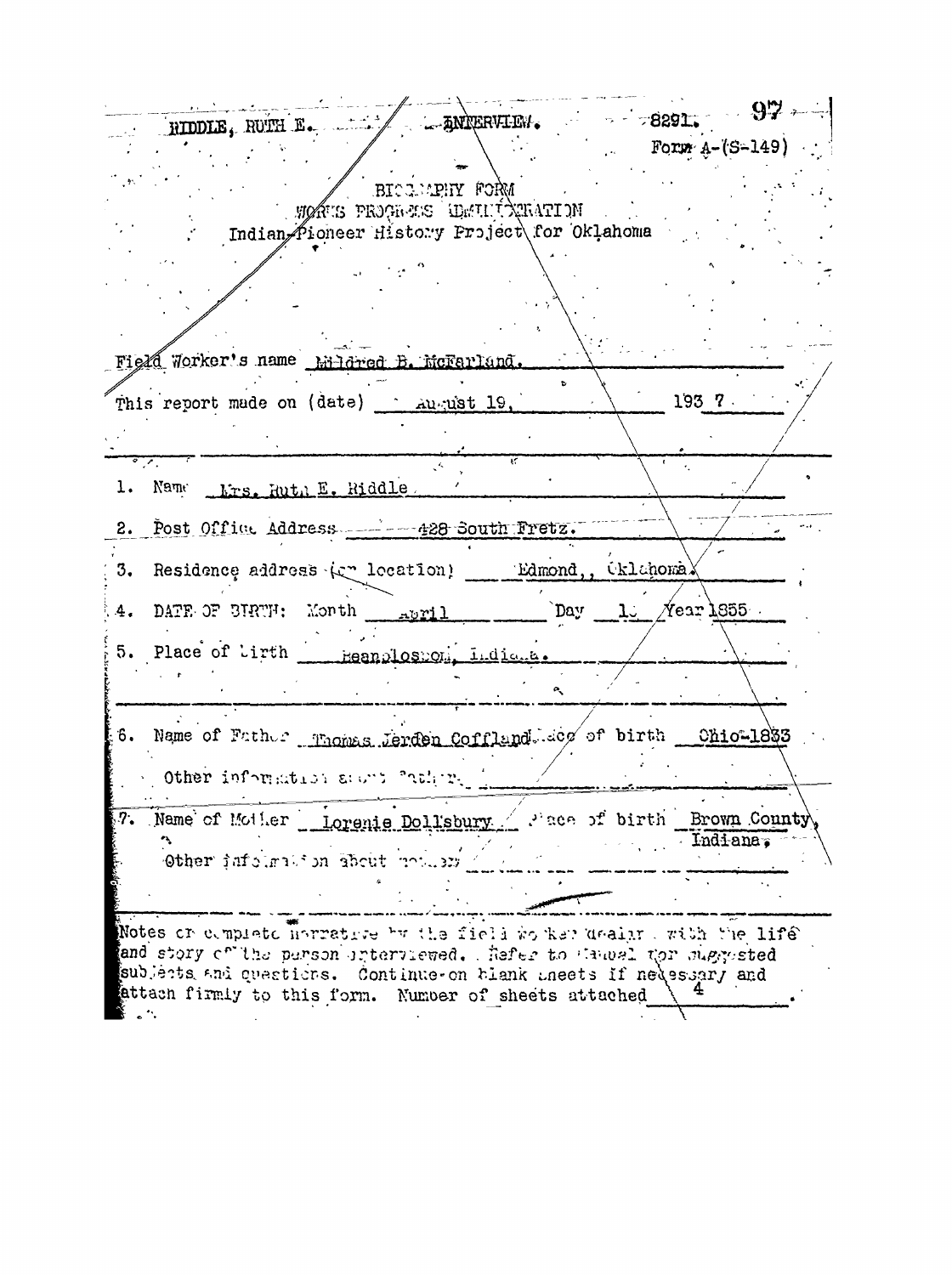hildred m. McFariand Interviewer. -August 19, 1937.

RIDDLE, RUTH É

Interview with Mrs. Ruth E. Riddle Edmond, Oklahoma. Bôrn-A; ril 16, 1885 Father-Thomas Jerden Coffland. Lother-Lorenie Dollsbury

INTERVIE

My basband, four chiliren and I was lived in. usa e hission in hansas. Je wanted in the the runprovide in the hole for our children. Lr. Riddle theat ut in a crop in Kansas, so we decided that he should cale of ald stake a claim and then come back 1 is enough to harvest our crops.

That is what he did. He made the run o horseback from the east. Te ran until late in the afternoon before me placed his flag. He filed a claim to a nice place seven miles northwest of Edmond. He Lorrowed a plow and ploughed a furrow completely around the Lace. te chime on paght to lansas and harvested the crop. we had planted. Aiter it was gathered in we started out for our new home.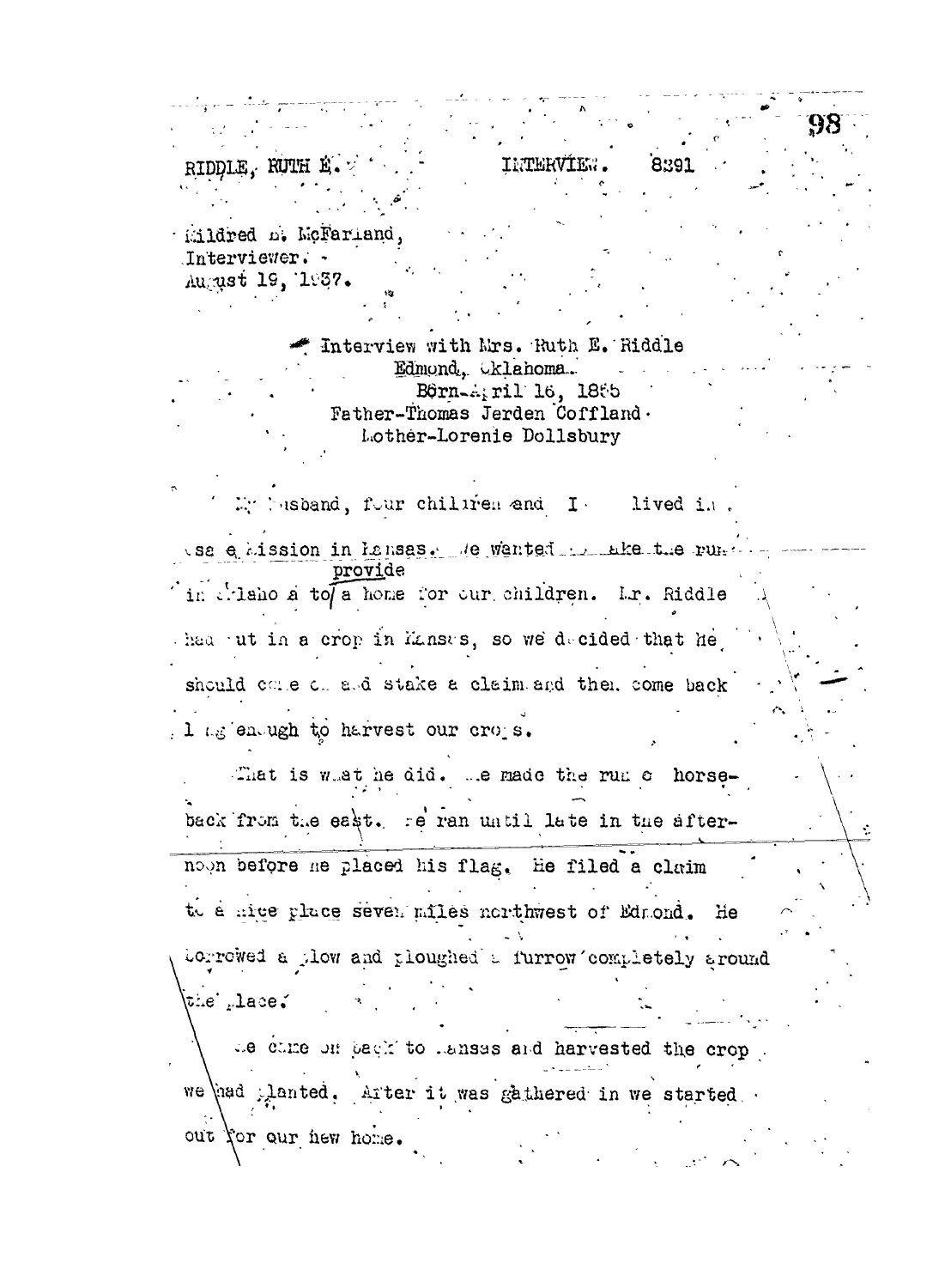RIDDLE, RUTHE. in. Riddle drove was on with a stove, two chairs. and our bedding. The rest of the ished was rilled tith farming indle entable deed. i dieve a småll tevered stamm va en with te children, i rateco sorte idhe exit. A setstani fr get when the rigs in the back of the walon I had tho cares of chart strus lastered for the two of the inside. e carried ourt i visicis, top. a mead di le wa ch, r. ki cle dr. ve ni e cows. It was set it temsel, not that we had to leave them on pasture ust before well of to plengale what line. After the first frost Ar. Riddle went had, after them. ne net to sime, however and in the way is until we conta cui le siciller. "Le coasse on cur stève out in , the erest it ranges for so. W. that our bedding was com . e. el se ed. fe strived of se temer th and circuit cell on the we auried our oldest tow, Louis, afed eleven years. Be three remaining children and my husband were gll. sericusly ill with typhoid fever. I did not ceepme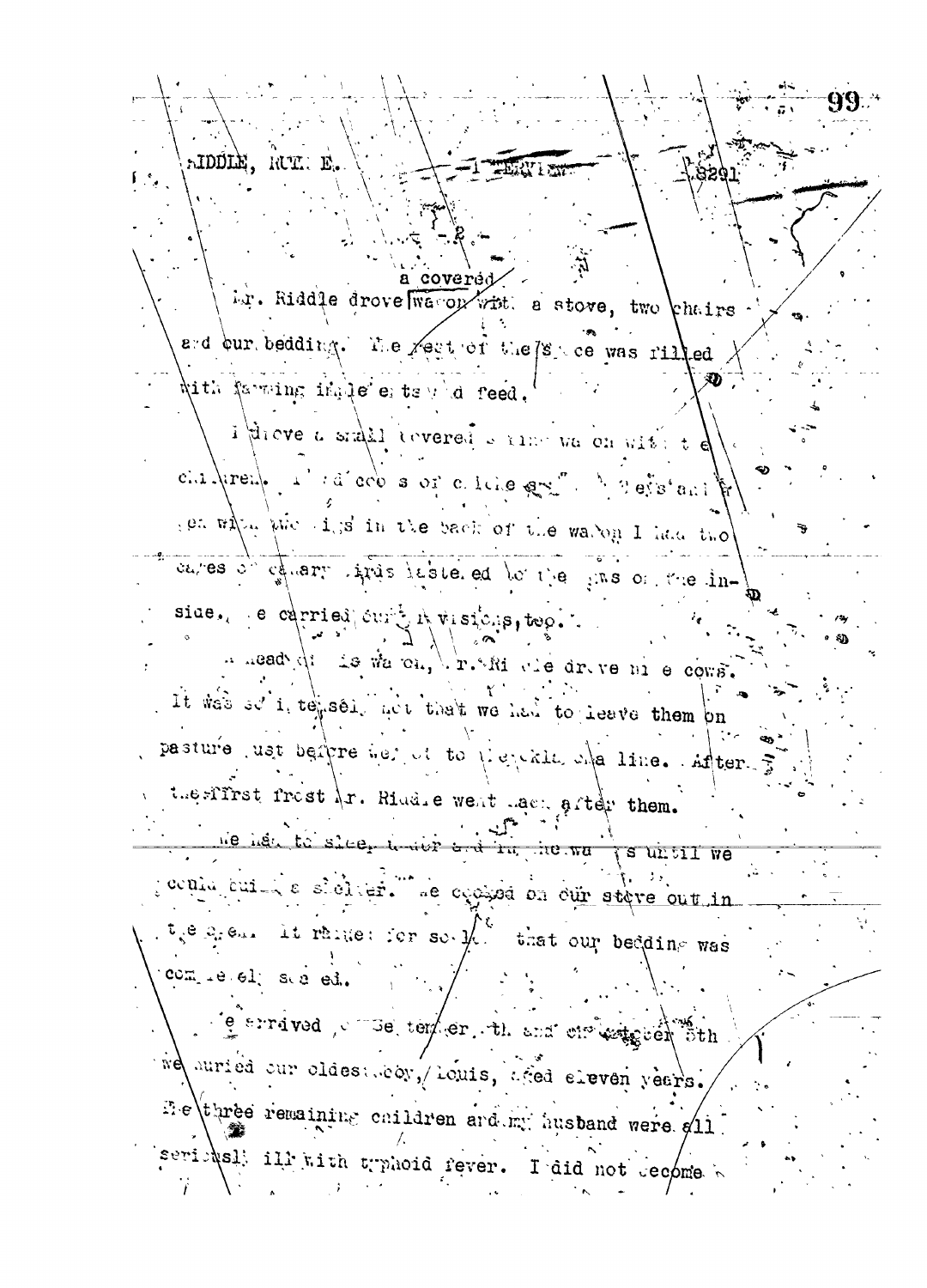186  $\texttt{RIDDLA}_{\bullet}$  (C) as A TEVIE.  $82:1.$ gren Mark urse the for still techs.  $\mathfrak{B}$  ,  $\mathfrak{S}$  , Se in the wall to return the fight  $\mathbf{e} = \mathbf{x}, \mathbf{u}$ Not the successfull house of the mand.  $\mathbb{R}^n$ e rike  $\begin{picture}(180,10) \put(0,0){\line(1,0){10}} \put(10,0){\line(1,0){10}} \put(10,0){\line(1,0){10}} \put(10,0){\line(1,0){10}} \put(10,0){\line(1,0){10}} \put(10,0){\line(1,0){10}} \put(10,0){\line(1,0){10}} \put(10,0){\line(1,0){10}} \put(10,0){\line(1,0){10}} \put(10,0){\line(1,0){10}} \put(10,0){\line(1,0){10}} \put(10,0){\line($ Angela Romer  $\mathcal{C}_{\mathcal{A}}=\mathcal{C}_{\mathcal{A}}\left(\mathcal{C}_{\mathcal{A}}\right)$ where  $\left\{ \begin{array}{ll} \mathbb{R}^n, \mathbb{R}^n \rightarrow \mathbb{R}^n, \mathbb{R}^n \rightarrow \mathbb{R}^n, \mathbb{R}^n \rightarrow \mathbb{R}^n, \mathbb{R}^n \rightarrow \mathbb{R}^n, \mathbb{R}^n \rightarrow \mathbb{R}^n, \mathbb{R}^n \rightarrow \mathbb{R}^n, \mathbb{R}^n \rightarrow \mathbb{R}^n, \mathbb{R}^n \rightarrow \mathbb{R}^n, \mathbb{R}^n \rightarrow \mathbb{R}^n, \mathbb{R}^n \rightarrow \mathbb{R}^n, \mathbb{R$  $\left(12.1\right)$  and  $\left(10.1\right)$  and  $\left(10.1\right)$  $\mathcal{L}(\mathcal{L}^{\mathcal{L}}_{\mathcal{L}}\times \mathcal{L}^{\mathcal{L}}_{\mathcal{L}}) = \sum_{\mathcal{L}^{\mathcal{L}}_{\mathcal{L}}\in \mathcal{L}^{\mathcal{L}}_{\mathcal{L}}}\mathcal{L}^{\mathcal{L}}_{\mathcal{L}}\left(\mathcal{L}^{\mathcal{L}}_{\mathcal{L}}\right) \mathcal{L}^{\mathcal{L}}_{\mathcal{L}}\left(\mathcal{L}^{\mathcal{L}}_{\mathcal{L}}\right) \mathcal{L}^{\mathcal{L}}_{\mathcal{L}}\left(\mathcal{L}^{\mathcal{L}}$  $\label{eq:3.1} \frac{1}{2}\left(\frac{1}{2}\sqrt{2}+\frac{1}{2}\frac{\partial^2}{\partial x^2}+\frac{1}{2}\frac{\partial^2}{\partial y^2}\right) \frac{1}{2}\left(\frac{1}{2}\frac{\partial^2}{\partial y^2}+\frac{1}{2}\frac{\partial^2}{\partial y^2}\right) \frac{1}{2}\frac{1}{2}\left(\frac{1}{2}\frac{\partial^2}{\partial y^2}+\frac{1}{2}\frac{\partial^2}{\partial y^2}\right)$ **Altero Mill**  $\infty$ ,  $\frac{1}{2}$ ,  $\frac{1}{2}$ ,  $\frac{1}{2}$ ,  $\frac{1}{2}$ ,  $\frac{1}{2}$ ,  $\frac{1}{2}$ ,  $\frac{1}{2}$ ,  $\frac{1}{2}$ ,  $\frac{1}{2}$ ,  $\frac{1}{2}$ ,  $\frac{1}{2}$ ,  $\frac{1}{2}$ ,  $\frac{1}{2}$ ,  $\frac{1}{2}$ ,  $\frac{1}{2}$ ,  $\frac{1}{2}$ ,  $\frac{1}{2}$ ,  $\frac{1}{2}$ ,  $\frac{1}{2}$ ,  $\frac{1$ so s, which have been as the teak for all.  $\frac{1}{\sqrt{2\pi}}\left(\frac{1}{\sqrt{2\pi}}\right)^{2\pi} \left(\frac{1}{\sqrt{2\pi}}\right)^{2\pi} \left(\frac{1}{\sqrt{2\pi}}\right)^{2\pi} \left(\frac{1}{\sqrt{2\pi}}\right)^{2\pi} \left(\frac{1}{\sqrt{2\pi}}\right)^{2\pi} \left(\frac{1}{\sqrt{2\pi}}\right)^{2\pi} \left(\frac{1}{\sqrt{2\pi}}\right)^{2\pi} \left(\frac{1}{\sqrt{2\pi}}\right)^{2\pi} \left(\frac{1}{\sqrt{2\pi}}\right)^{2\pi} \left(\frac{1}{\sqrt{$  $\label{eq:3.1} \begin{array}{c} \mathbf{C} \left( \mathbf{C} \right) \left( \mathbf{C} \right) \left( \mathbf{C} \right) \left( \mathbf{C} \right) \left( \mathbf{C} \right) \left( \mathbf{C} \right) \left( \mathbf{C} \right) \left( \mathbf{C} \right) \left( \mathbf{C} \right) \left( \mathbf{C} \right) \left( \mathbf{C} \right) \left( \mathbf{C} \right) \left( \mathbf{C} \right) \left( \mathbf{C} \right) \left( \mathbf{C} \right) \left( \mathbf{C} \right) \left( \mathbf$ The state of the state  $\leftrightarrow$  (as  $dx$  m/little  $\mathbb{R}^2$  . See e.k. ( ) and the contract of  $\mathbb{R}^2$  of  $\mathbb{R}^2$  ,  $\mathbb{R}^2$  ,  $\mathbb{R}^2$  ,  $\mathbb{R}^2$  ,  $\mathbb{R}^2$  ,  $\mathbb{R}^2$  ,  $\mathbb{R}^2$  ,  $\mathbb{R}^2$  ,  $\mathbb{R}^2$  ,  $\mathbb{R}^2$  ,  $\mathbb{R}^2$  ,  $\mathbb{R}^2$  ,  $\mathbb{$ 1 de la serie des des la provincia de la proprieta en la serie de Vonta de Composition de Sagender.  $\mathcal{L}_{\text{max}}$